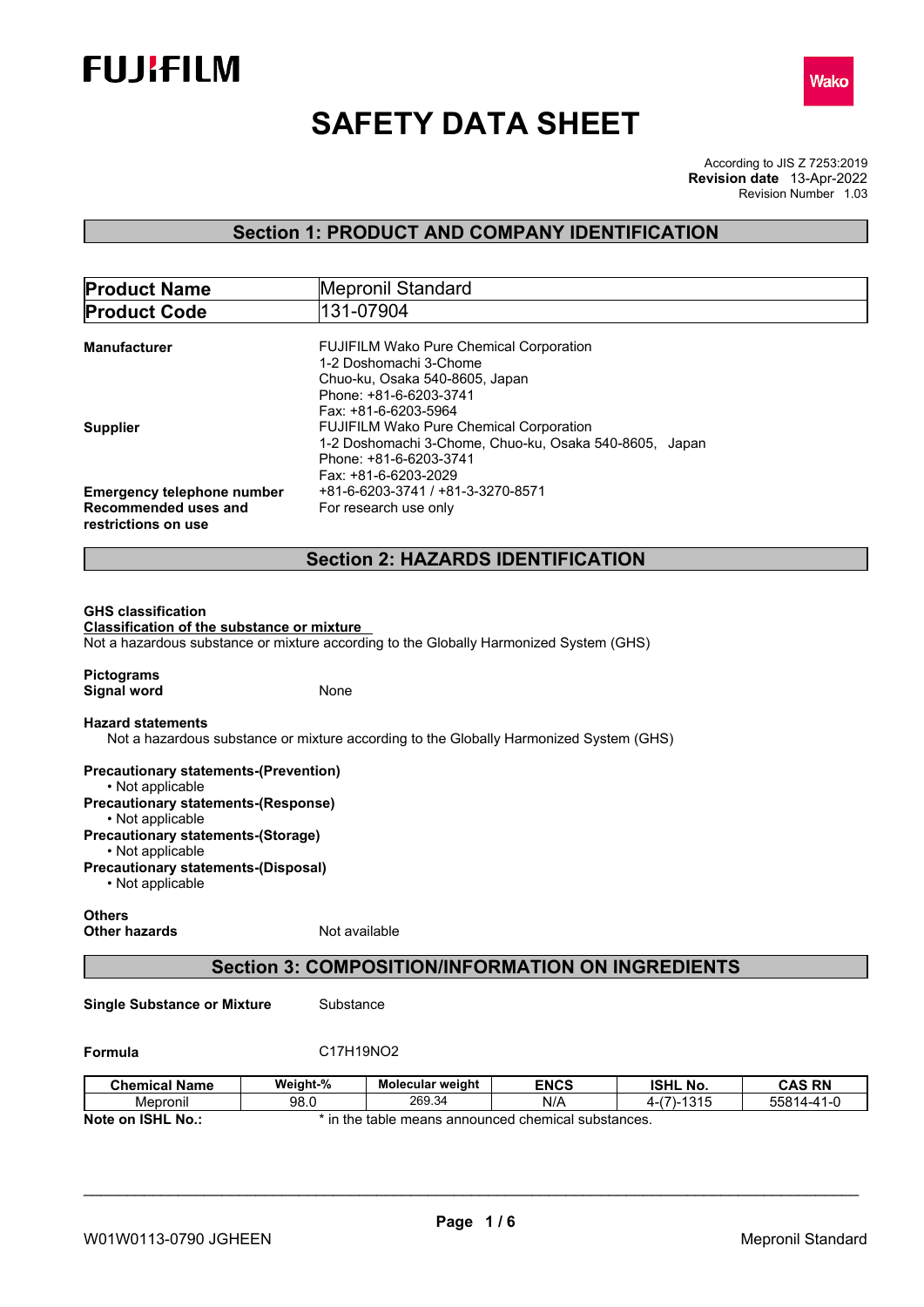#### **Impurities and/or Additives:** Not applicable

# **Section 4: FIRST AID MEASURES**

#### **Inhalation**

Remove to fresh air. If symptoms persist, call a physician.

#### **Skin contact**

Wash off immediately with soap and plenty of water. If symptoms persist, calla physician.

#### **Eye contact**

IF IN EYES: Rinse cautiously with water for several minutes. Remove contact lenses, if present and easy to do. Continue rinsing. Immediate medical attention is required.

#### **Ingestion**

Rinse mouth. Never give anything by mouth to an unconscious person. Call a physician or poison control center immediately. Do not induce vomiting without medical advice.

#### **Protection of first-aiders**

Use personal protective equipment as required.

# **Section 5: FIRE FIGHTING MEASURES**

#### **Suitable extinguishing media**

Water spray (fog), Carbon dioxide (CO2), Foam, Extinguishing powder, Sand

**Unsuitable extinguishing media**

#### No information available

### **Specific hazards arising from the chemical product**

Thermal decomposition can lead to release of irritating and toxic gases and vapors.

**Special extinguishing method**

# No information available

# **Special protective actions for**

#### **fire-fighters**

Use personal protective equipment as required.Firefighters should wear self-contained breathing apparatus and full firefighting turnout gear.

# **Section 6: ACCIDENTAL RELEASE MEASURES**

#### **Personal precautions, protective equipment and emergency procedures**

For indoor, provide adequate ventilation process until the end of working. Deny unnecessary entry other than the people involved by, for example, using a rope. While working, wear appropriate protective equipments to avoid adhering it on skin, or inhaling the gas. Work from windward, and retract the people downwind.

#### **Environmental precautions**

To be careful not discharged to the environment without being properly handled waste water contaminated.

#### **Methods and materials for contaminent and methods and materials for cleaning up**

Sweep up and gather scattered particles, and collect it in an empty airtight container.

**Recoverly, neutralization**

# No information available

# **Secondary disaster prevention measures**

Clean contaminated objects and areas thoroughly observing environmental regulations.

# **Section 7: HANDLING AND STORAGE**

#### **Handling**

#### **Technical measures**

Avoid contact with strong oxidizing agents. Use with local exhaust ventilation.

#### **Precautions**

Do not rough handling containers, such as upsetting, falling, giving a shock, and dragging Prevent leakage, overflow, and scattering. Not to generate steam and dust in vain. Seal the container after use. After handling, wash hands and face, and then gargle In places other than those specified, should not be smoking or eating and drinking Should not be brought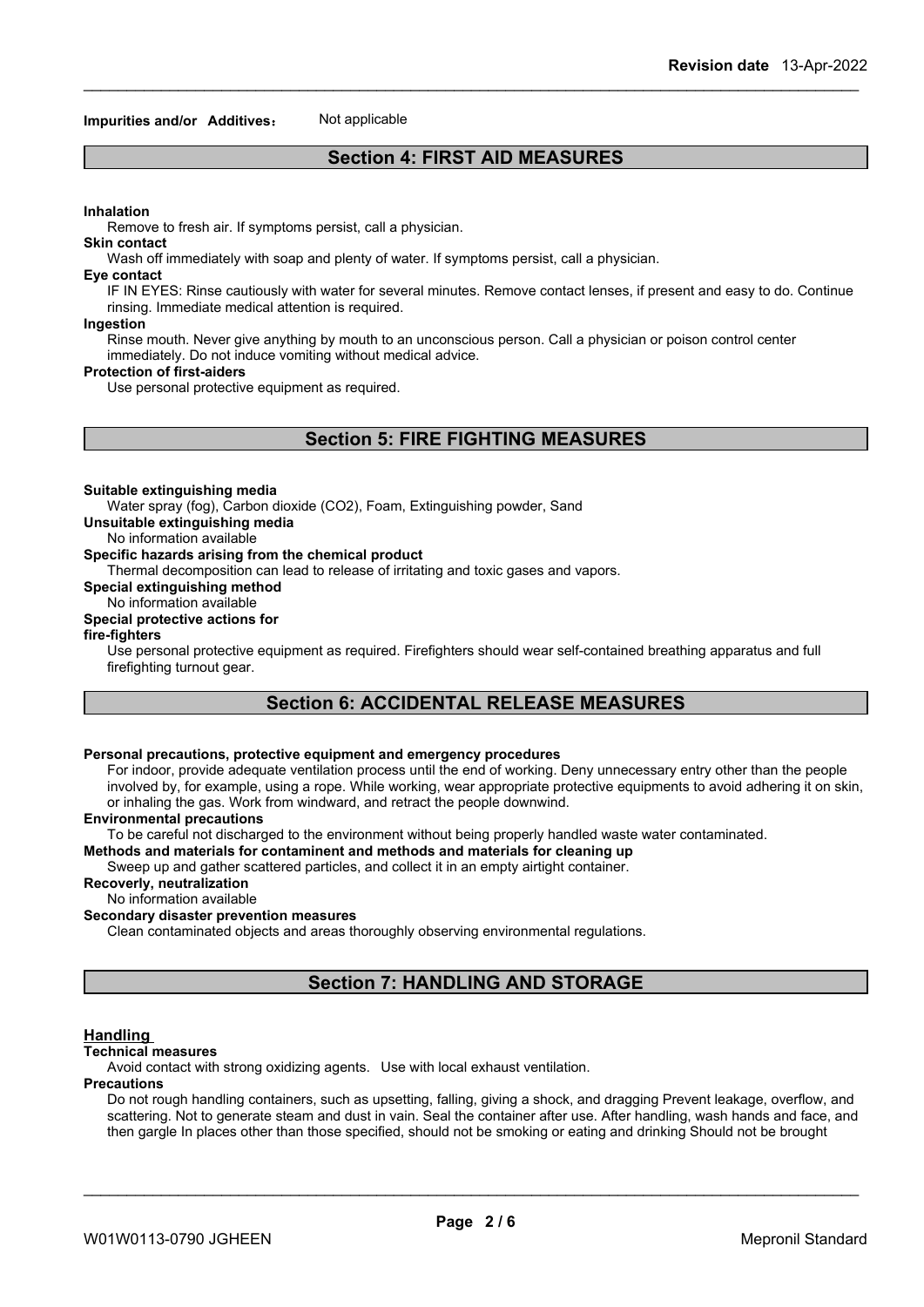contaminated protective equipment and gloves to rest stops Deny unnecessary entry of non-emergency personnel to the handling area

#### **Safety handling precautions**

Avoid contact with skin, eyes or clothing. Use personal protective equipment as required.

# **Storage**

**Safe storage conditions Safe packaging material** Glass<br>**ompatible substances** Strong oxidizing agents **Incompatible** substances

**Storage conditions** Keep container protect from light tightly closed. Store in a cool (2-10 °C) place.

# **Section 8: EXPOSURE CONTROLS/PERSONAL PROTECTION**

#### **Engineering controls**

In case of indoor workplace, seal the source or use a local exhaust system. Provide the safety shower facility, and handand eye-wash facility. And display their position clearly.

#### **Exposure limits**

| <b>Chemical Name</b> | <b>JSOH (Japan)</b>                       | <b>ISHL</b><br>(Japan) | <b>ACGIF</b> |
|----------------------|-------------------------------------------|------------------------|--------------|
| Mepronil             | $\cdot$ 5 mg/m <sup>3</sup> OEL<br>TWA: ∖ | N/A                    | N/A          |
| 55814-41-ቦ           |                                           |                        |              |

**Personal protective equipment**

**Respiratory protection** Dust mask<br> **Hand protection**<br> **Protection gloves Hand** protection

**Eye protection** protective eyeglasses or chemical safety goggles **Skin and body protection** Long-sleeved work clothes

**General hygiene considerations**

Handle in accordance with good industrial hygiene and safety practice.

# **Section 9: PHYSICAL AND CHEMICAL PROPERTIES**

| <b>Form</b>                                            |                                                                |
|--------------------------------------------------------|----------------------------------------------------------------|
| Color                                                  | white                                                          |
| Appearance                                             | crystalline powder                                             |
| Odor                                                   | no data available                                              |
| Melting point/freezing point                           | 93 °C (dec.)                                                   |
| Boiling point, initial boiling point and boiling range | no data available                                              |
| <b>Flammability</b>                                    | no data available                                              |
| <b>Evaporation rate:</b>                               | no data available                                              |
| Flammability (solid, gas):                             | no data available                                              |
| Upper/lower flammability or                            |                                                                |
| explosive limits                                       |                                                                |
| Upper:                                                 | no data available                                              |
| Lower:                                                 | no data available                                              |
| <b>Flash point</b>                                     | 225 $\degree$ C                                                |
| Auto-ignition temperature:                             | no data available                                              |
| Decomposition temperature:                             | no data available                                              |
| рH                                                     | no data available                                              |
| Viscosity (coefficient of viscosity)                   | no data available                                              |
| <b>Dynamic viscosity</b>                               | no data available                                              |
| <b>Solubilities</b>                                    | acetone: soluble . water: practically insoluble, or insoluble. |
| n-Octanol/water partition coefficient: (log Pow)       | no data available                                              |
| Vapour pressure                                        | no data available                                              |
| <b>Specific Gravity / Relative density</b>             | no data available                                              |
| Vapour density                                         | no data available                                              |
| <b>Particle characteristics</b>                        | no data available                                              |

# **Section 10: STABILITY AND REACTIVITY**

# **Stability**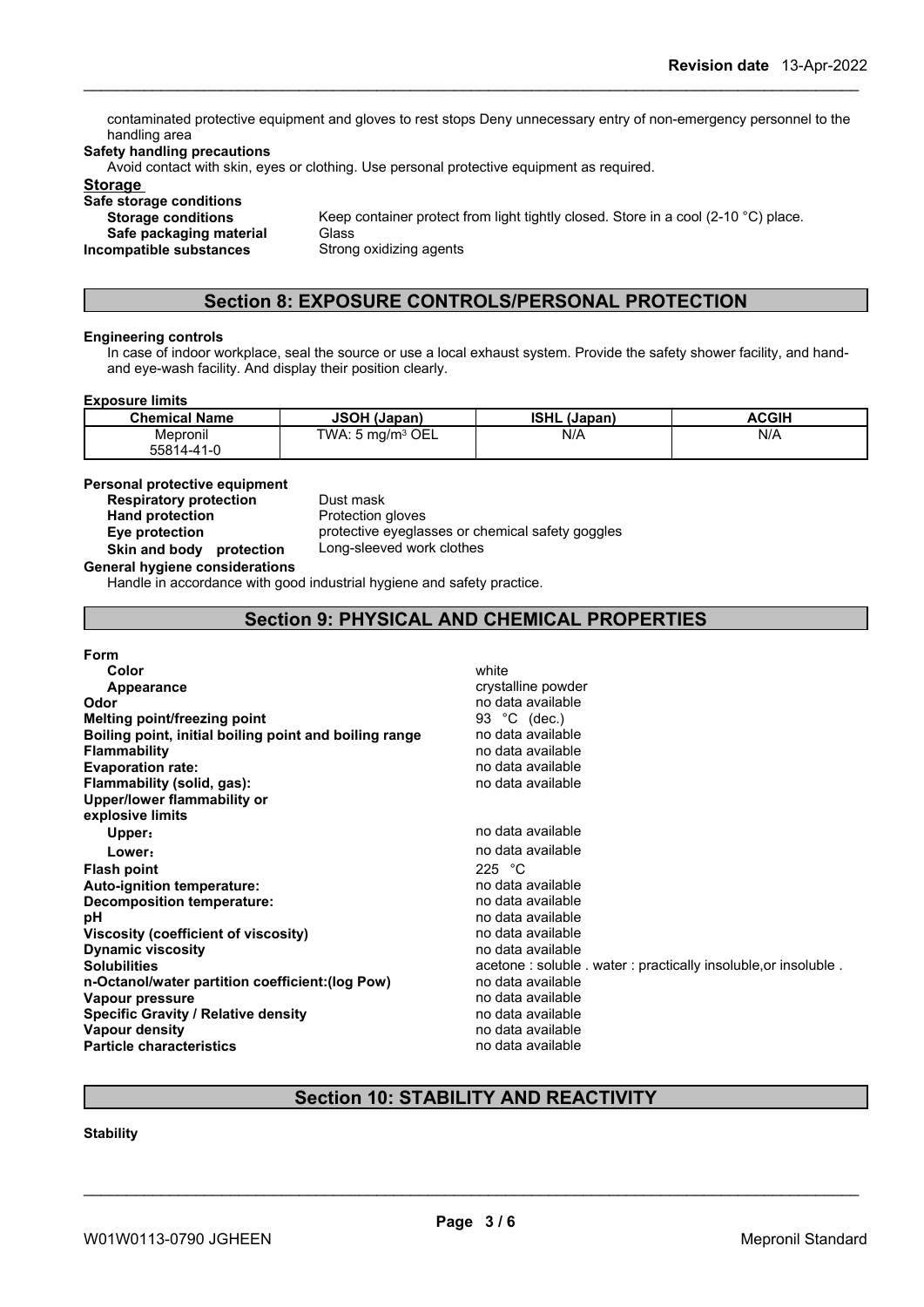**Reactivity** no data available<br> **Chemical stability** May be altered by May be altered by light. **Hazardous reactions** None under normal processing **Conditions to avoid** Extremes of temperature and direct sunlight **Incompatible materials** Strong oxidizing agents **Hazardous decomposition products** Carbon monooxide (CO), Carbon dioxide (CO2), Nitrogen oxides (NOx)

# **Section 11: TOXICOLOGICAL INFORMATION**

|  | Acute toxicity |  |
|--|----------------|--|
|--|----------------|--|

| <b>Chemical Name</b> | <b>LD50</b><br><b>Dral</b> | <b>Dermal LD50</b>   | <b>.C50</b><br>Inhalal |
|----------------------|----------------------------|----------------------|------------------------|
| . .<br>Mepronil      | Rat<br>.000<br>ma/ka       | .000<br>Rat<br>ma/ka | N/A                    |

| <b>Chemical Name</b> | Acute toxicity -oral- source | Acute toxicity -dermal-source Acute toxicity -inhalation gas- |                          |
|----------------------|------------------------------|---------------------------------------------------------------|--------------------------|
|                      | information                  | information                                                   | source information       |
| Mepronil             | Based on the NITE GHS        | Based on the NITE GHS                                         | Based on the NITE GHS    |
|                      | Iclassification results.     | classification results.                                       | Iclassification results. |

| <b>Chemical Name</b> | <b>Acute toxicity -inhalation</b> | <b>Acute toxicity -inhalation dust-Acute toxicity -inhalation mist-</b> |                          |
|----------------------|-----------------------------------|-------------------------------------------------------------------------|--------------------------|
|                      | vapor-source information          | source information                                                      | source information       |
| Mepronil             | Based on the NITE GHS             | Based on the NITE GHS                                                   | Based on the NITE GHS    |
|                      | Iclassification results.          | Iclassification results.                                                | Iclassification results. |

#### **Skin irritation/corrosion**

| <b>Chemical Name</b>                  | Skin corrosion/irritation source information         |  |
|---------------------------------------|------------------------------------------------------|--|
| Mepronil                              | Based on the NITE GHS classification results.        |  |
| Serious eye damage/ irritation        |                                                      |  |
| <b>Chemical Name</b>                  | Serious eye damage/irritation source information     |  |
| Mepronil                              | Based on the NITE GHS classification results.        |  |
| Respiratory or skin sensitization     |                                                      |  |
| <b>Chemical Name</b>                  | Respiratory or Skin sensitization source information |  |
| Mepronil                              | Based on the NITE GHS classification results.        |  |
| <b>Reproductive cell mutagenicity</b> |                                                      |  |
| <b>Chemical Name</b>                  | germ cell mutagencity source information             |  |
| Mepronil                              | Based on the NITE GHS classification results.        |  |
| Carcinogenicity                       |                                                      |  |
| <b>Chemical Name</b>                  | <b>Carcinogenicity source information</b>            |  |
| Mepronil                              | Based on the NITE GHS classification results.        |  |

#### **Reproductive toxicity**

| <b>Chemical Name</b>          | Reproductive toxicity source information      |
|-------------------------------|-----------------------------------------------|
| Mepronil                      | Based on the NITE GHS classification results. |
| <b>STOT-single exposure</b>   |                                               |
| <b>Chemical Name</b>          | STOT -single exposure- source information     |
| Mepronil                      | Based on the NITE GHS classification results. |
| <b>STOT-repeated exposure</b> |                                               |
| <b>Chemical Name</b>          | STOT -repeated exposure- source information   |
| Mepronil                      | Based on the NITE GHS classification results. |
| <b>Aspiration hazard</b>      |                                               |
| <b>Chemical Name</b>          | <b>Aspiration Hazard source information</b>   |
| Mepronil                      | Based on the NITE GHS classification results. |
|                               |                                               |

# **Section 12: ECOLOGICAL INFORMATION**

**Ecotoxicity**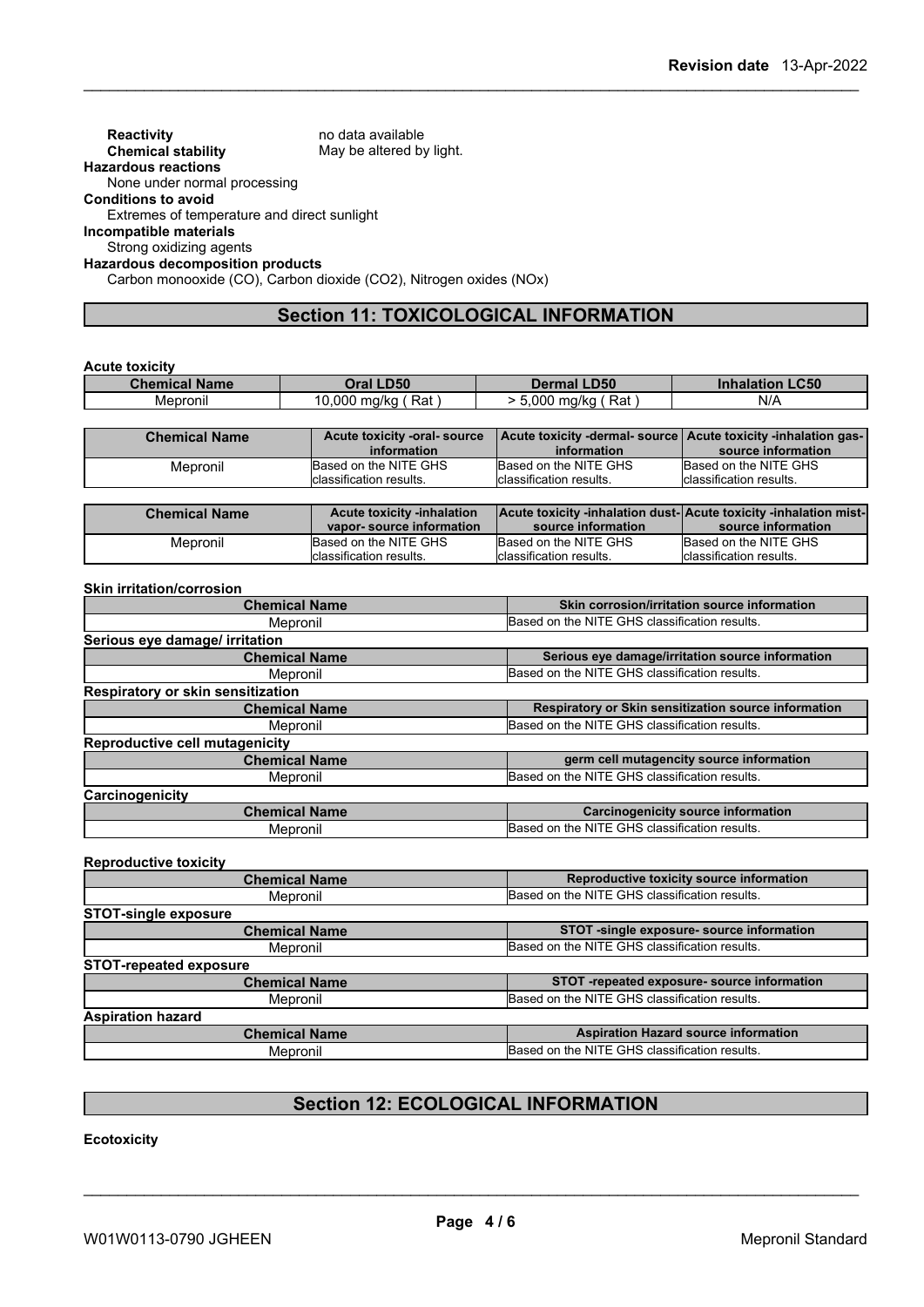| <b>Chemical Name</b> | Algae/aguatic plants | Fish | Crustacea                                              |
|----------------------|----------------------|------|--------------------------------------------------------|
| Mepronil             | N/A                  | N/A  | 48h<br>FC50.<br>$\sqrt{2}$<br>' ma/L<br>∟∪∪ບ<br>r. . i |
|                      |                      |      | Daphnia magna                                          |

**Other data**

| <b>Chemical Name</b> | Short-term (acute) hazardous to the<br>aquatic environment source | Long-term (chronic) hazardous to the<br>aquatic environment source |
|----------------------|-------------------------------------------------------------------|--------------------------------------------------------------------|
|                      | information                                                       | information                                                        |
| Mepronil             | Based on the NITE GHS classification                              | Based on the NITE GHS classification                               |
|                      | <i>I</i> results.                                                 | results.                                                           |

# **Persistence and degradability** No information available<br>**Bioaccumulative potential** No information available **Bioaccumulative potential<br>Mobility in soil Hazard** to the ozone layer

No information available<br>No information available

# **Section 13: DISPOSAL CONSIDERATIONS**

**Waste from residues**

Disposal should be in accordance with applicable regional, national and local laws and regulations. **Contaminated container and contaminated packaging**

Disposal should be in accordance with applicable regional, national and local laws and regulations.

### **Section 14: TRANSPORT INFORMATION**

| <b>ADR/RID</b><br><b>UN number</b><br>Proper shipping name:<br><b>UN classfication</b><br><b>Subsidiary hazard class</b><br>Packing group | Not regulated  |
|-------------------------------------------------------------------------------------------------------------------------------------------|----------------|
| <b>Marine pollutant</b>                                                                                                                   | Not applicable |
| <b>IMDG</b><br>UN number<br>Proper shipping name:<br>UN classfication<br><b>Subsidiary hazard class</b><br>Packing group                  | Not regulated  |
| <b>Marine pollutant (Sea)</b><br>Transport in bulk according to No information available<br>Annex II of MARPOL 73/78 and<br>the IBC Code  | Not applicable |
| IATA<br><b>UN number</b><br>Proper shipping name:<br><b>UN classfication</b><br><b>Subsidiary hazard class</b><br>Packing group           | Not regulated  |
| <b>Environmentally Hazardous</b><br><b>Substance</b>                                                                                      | Not applicable |

# **Section 15: REGULATORY INFORMATION**

#### **International Inventories**  $EINECS/ELINCS$ **TSCA** -

**Japanese regulations**